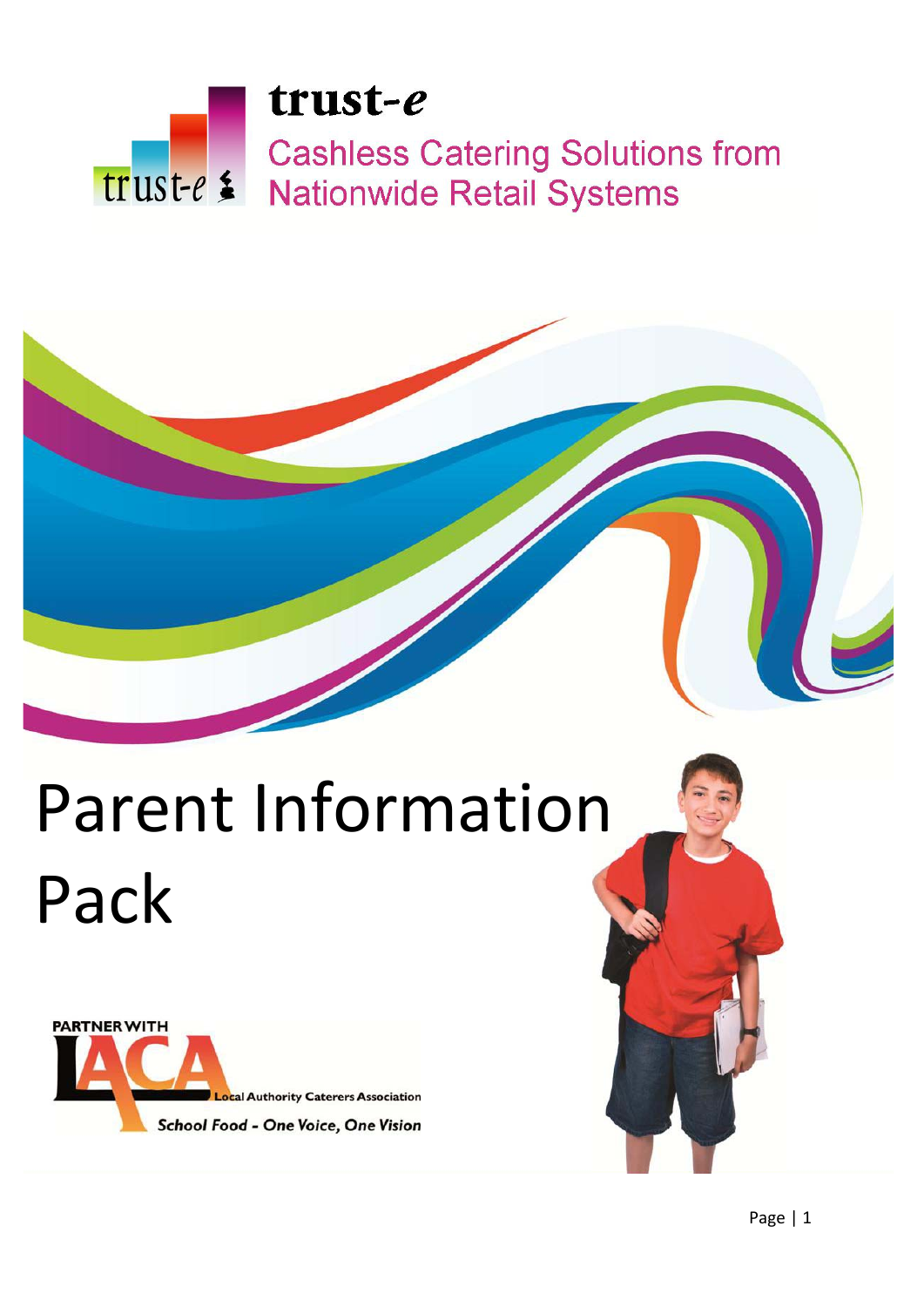# **Contents**

| Data Protection Policy                   | Page 3 |
|------------------------------------------|--------|
| <b>Benefits to Cashless Catering</b>     | Page 4 |
| <b>Frequently Asked Questions</b>        | Page 5 |
| <b>Healthy School Survey Information</b> | Page 8 |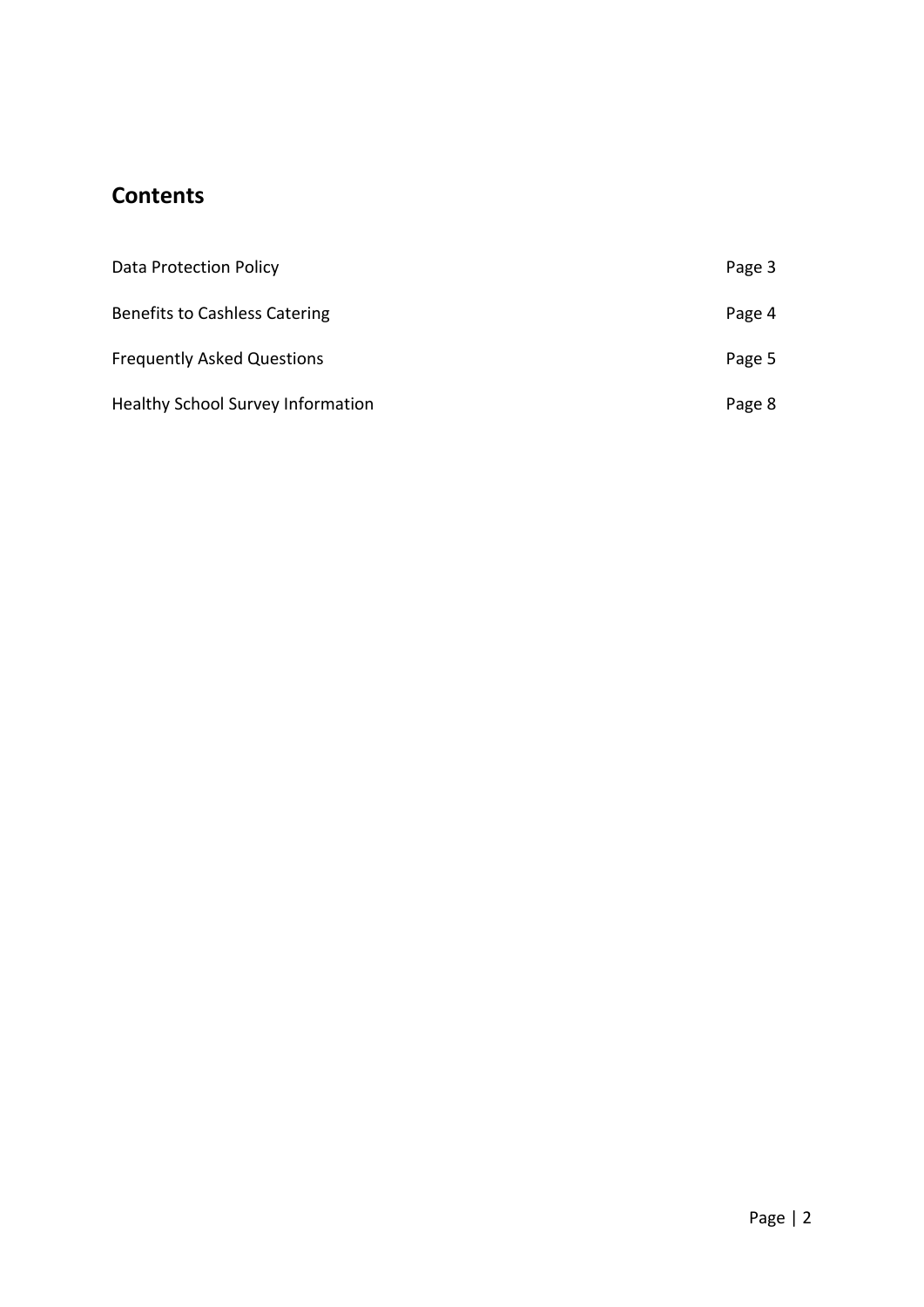## **Data Protection Information**

NRS is accredited with ISO27001 – Information Security Management System and is committed to ensuring that privacy is protected. Should we ask you to provide certain information by which you can be identified, you can be assured that it will only be used in accordance with this privacy statement.

NRS is registered as a data processor under the Data Protection Act (DPA) and operate at all times under the DPA Guidelines.

Schools' data will remain their responsibility and they remain fully in control of accessing, managing and updating all student data within the system. Schools and the local authority are operating as Data Controllers under the DPA. All NRS Staff that may have administrator access to schools data for support purposes are Criminal Records Bureau (CRB) checked.

| <b>Essential information collected</b> |               | Optional information may be requested |
|----------------------------------------|---------------|---------------------------------------|
| <b>Admissions Number</b>               | Gender        | Photographs                           |
| Surname                                | Date of Birth | Ethnicity                             |
| Forename                               | Year          | <b>School House Group</b>             |
| Form                                   | UPN           |                                       |
| Free School Meal                       |               |                                       |
| Allowance                              |               |                                       |

Information collected to implement a Cashless Catering system is outlined below

Nationwide Retail Systems Ltd does not sell, distribute or lease your personal information to third parties.

You may request details on personal information which we hold about you under the Data Protection Act 1998.

NRS removes all data from Servers one week after the Cashless System has gone live within the school.

If you believe that any information we are holding about you is incorrect or incomplete, please write to or email us as soon as possible, at the address below.

Nationwide Retail System Ltd. Whaley Road Barugh Green Barnsley S75 1HT 01226 732 200 support@nrsltd.com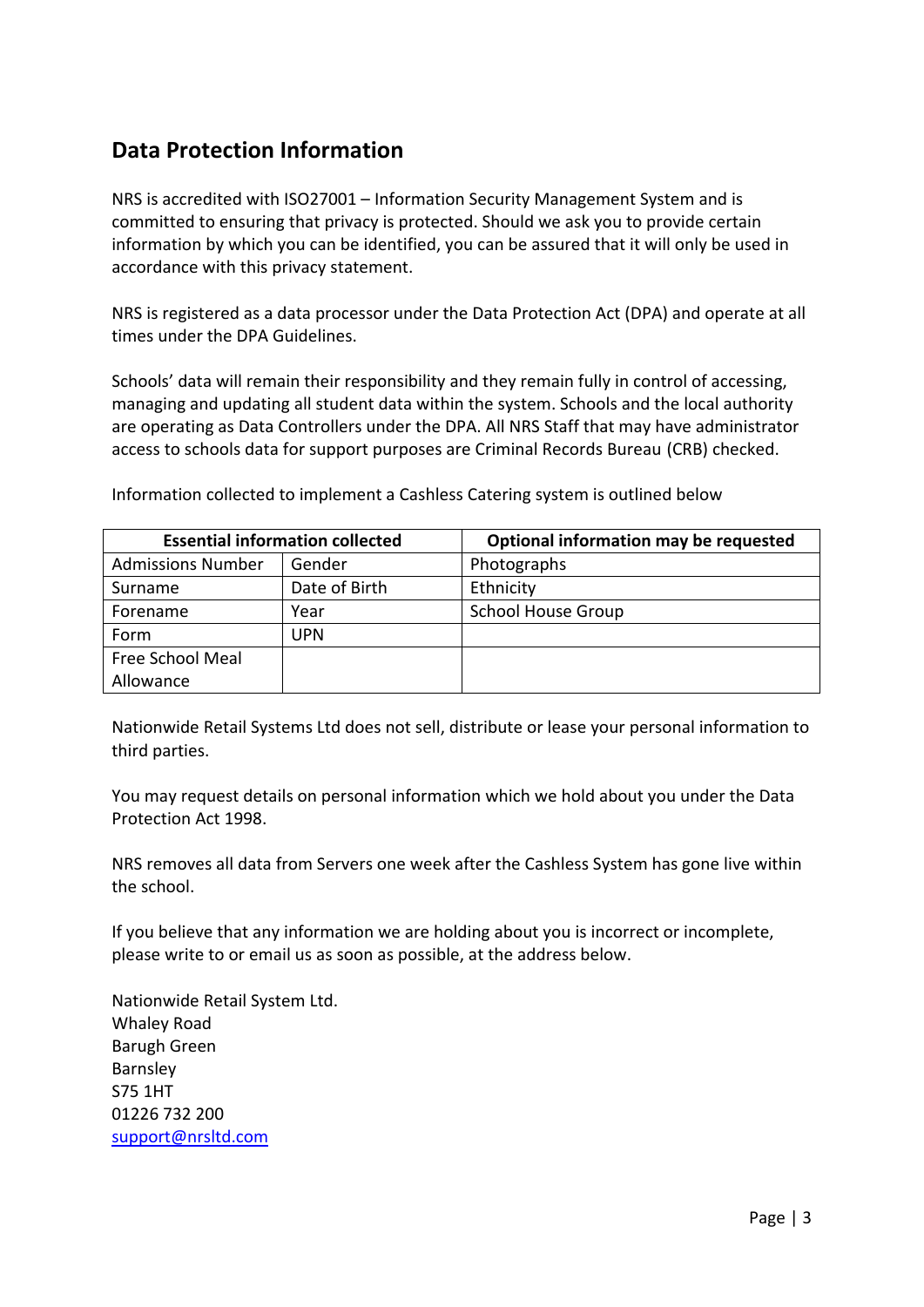# **BENEFITS OF THE TRUST‐E CASHLESS CATERING SYSTEM**

- Increased speed of service reducing queuing times
- Increased uptake on Free School Meals
- Anonymity on Free School Meals
- Facility to pay On-Line
- No need to carry cash preventing loss/theft
- Automatic alerts to stop pupils purchasing allergy trigger items
- Students learn about important lifestyle control by monitoring their own accounts
- Reporting facilities help decrease wastage and improve the overall efficiency of the meal service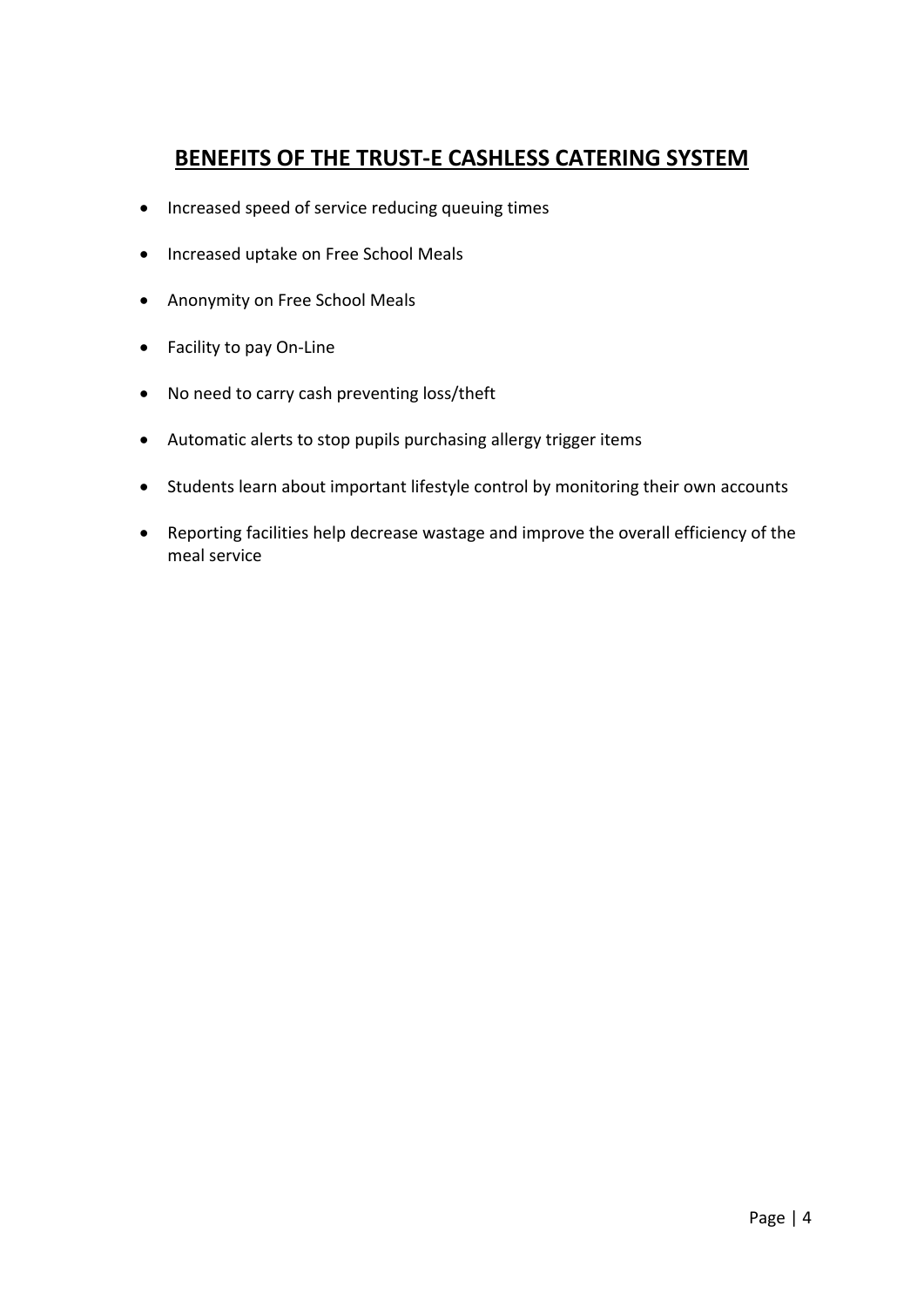#### **THE ARNEWOOD SCHOOL**

#### **FREQUENTLY ASKED QUESTIONS**

#### **Q What is a Cashless System?**

**A** A Cashless Catering System is a solution, which is purpose designed to meet the ever evolving needs and demands of the Catering Provision that is required by today's Schools and Academies.

The Trust‐e Cashless Solution allows schools to be better able to provide their students with a faster, more efficient and more appealing meal service.

#### **Q What is Biometric?**

**A** Biometric is simply a method of identifying an individual person. We will be using an algorithm based scan, which reads between 50 & 130 points on the finger/thumb. It is not a fingerprint in any way, shape or form and is of use only in the cashless system.

#### **Q How does a Biometric System work?**

**A** The information of a student or staff member, who has been biometrically registered, is stored on a secure Biometric Controller within the school, which only our provider, Nationwide Retail Systems Ltd, can access. Once an account is credited the student or staff member places their finger/thumb on the EPOS Terminal, which looks up their account details and allows them to purchase items using only this method of identification.

#### **Q How does my child register on the Biometric System?**

**A** Registration can take place at any time and they will be required to place their finger/thumb on a Biometric sensor twice to obtain a matching template, which only takes a few seconds. If you have chosen to 'Opt Out' of this procedure, your child will be presented with a 4 digit PIN Code.

#### **Q What methods of payment can be used to credit an account?**

**A** Any amount can be credited to an account by way of any of the following methods. Once an account has been credited the monies cannot be withdrawn and must be spent on the school meal/break services.

**On‐Line Payments –** We have introduced On‐Line Payments in partnership with the Cashless Catering System. To make a payment on line please go to the school website at www.arnewood.hants.sch.uk and follow the link to On-Line Payments.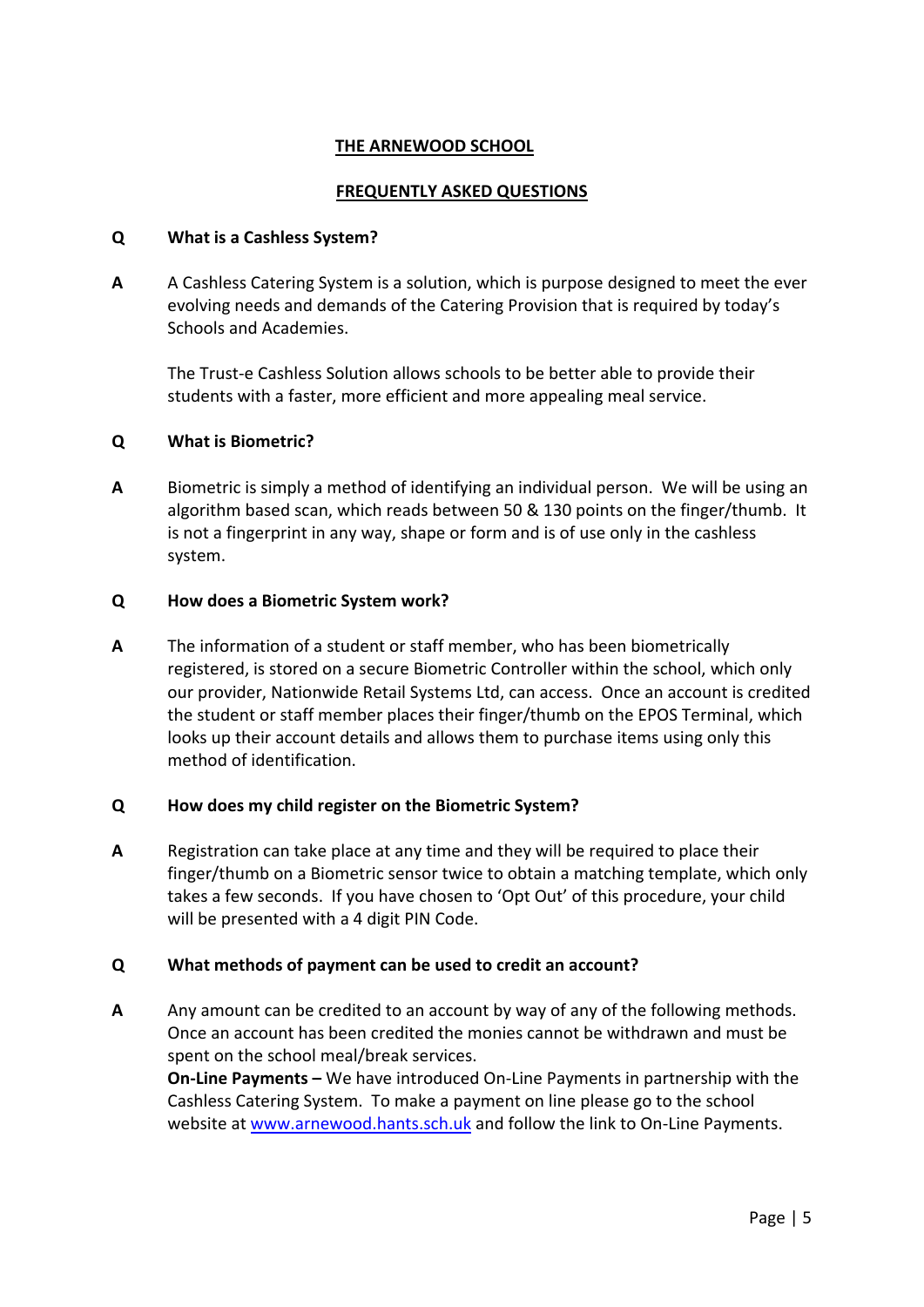**Cheques –** Cheque payments can be accepted via the Cashless Catering System. Cheques should be made out to **The Arnewood School** with the student's name and tutor group on the reverse and handed to the school finance office by 9.00 am prior to that day's commencement of service. Cheques received after this time may not be credited to the relevant account until the following day.

#### **Q How can I check the credit on an account?**

**A** This can be accessed via the On‐Line payment system or on the balance checker within school

#### **Q Can I change the daily 'Spend Limit'?**

**A** Yes – The daily 'Spend Limit' has a default of £5 but this may be changed by written request to the school finance office.

#### **Q What happens if my child's account is not in credit?**

**A** You must ensure that there is always credit available in your child's account as the school does not have the facility to lend money.

#### **Q How do 'free meal' entitlements work?**

**A** All free meal entitlements will be entered on to the system. The Cashless Catering System will, on a daily basis, automatically allocate the appropriate accounts with the free meal amounts. Pupils with Free Meal Entitlements remain anonymous at all times as all account types are accessed in the exact same manner regardless as to whether paid for or not. NB. Any monies not spent from the daily free meal allocation will not be carried over to the next day. Any unspent money paid into the account as a 'top up' to free school meals will be carried over.

#### **Q Can anyone else use my child's account?**

**A** No – Due to the extensive security on Biometric templates no‐one will be able to access your child's account.

#### **Q My child has an allergy, how will this be monitored**

**A** All allergy records registered with the school will be entered on to the Cashless System. When students attempt to purchase an item, which has ingredients that they are allergic to, the system will alert the operator and prevent them from selling the chosen item therefore please ensure that the information we hold on your child is up to date.

#### **Q Can I dictate my child's dietary requirements?**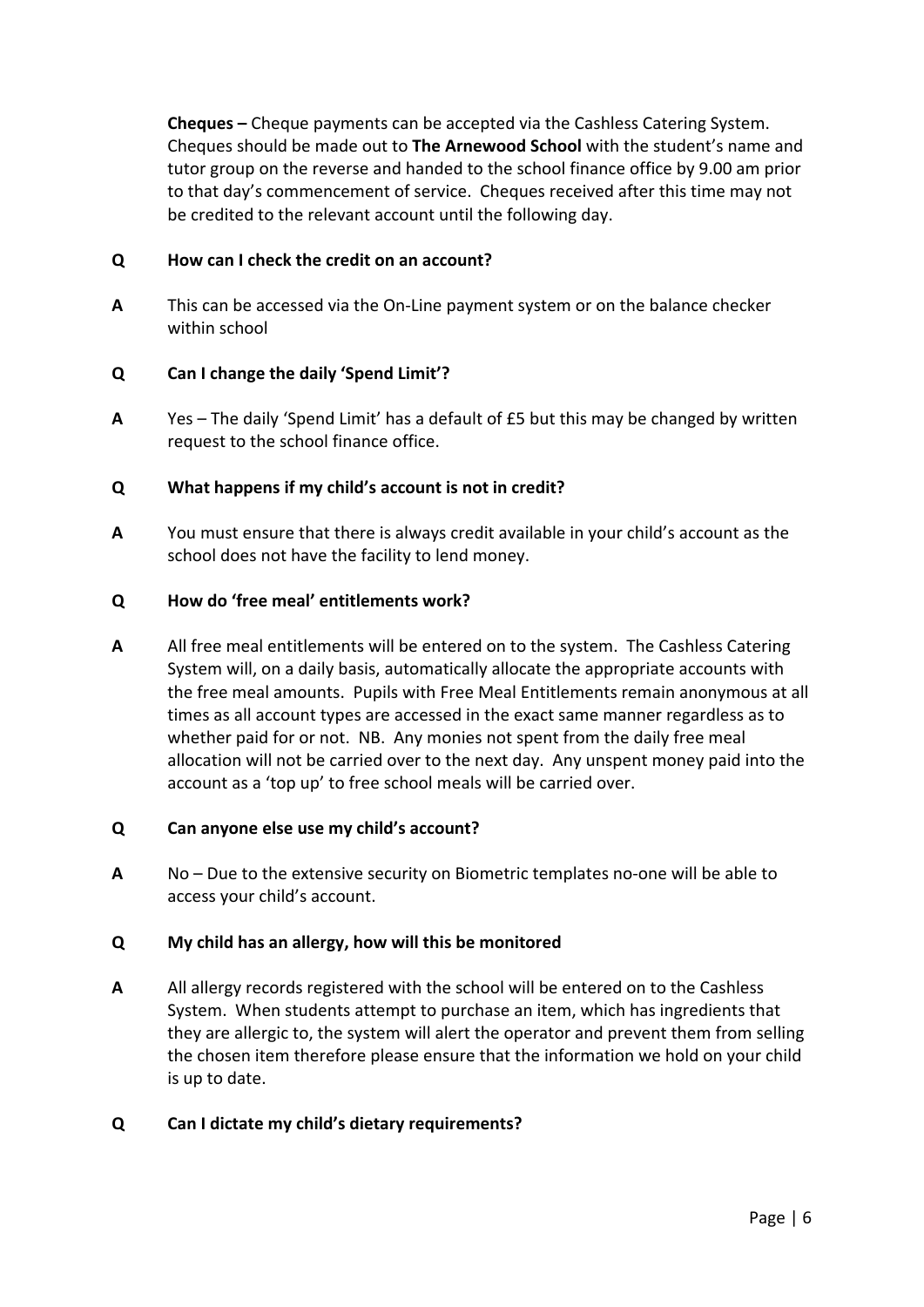**A** The system will allow you to register any items that your child is not allowed due to dietary needs or religious beliefs. Any such items must be confirmed in writing by the parent/carer to the school finance office.

### **Q Can I request a printed report of my child's meal intake?**

**A** Yes – The Cashless Catering System allows numerous reporting facilities, which includes Dietary Habits. These may be requested by contacting the finance office**.**